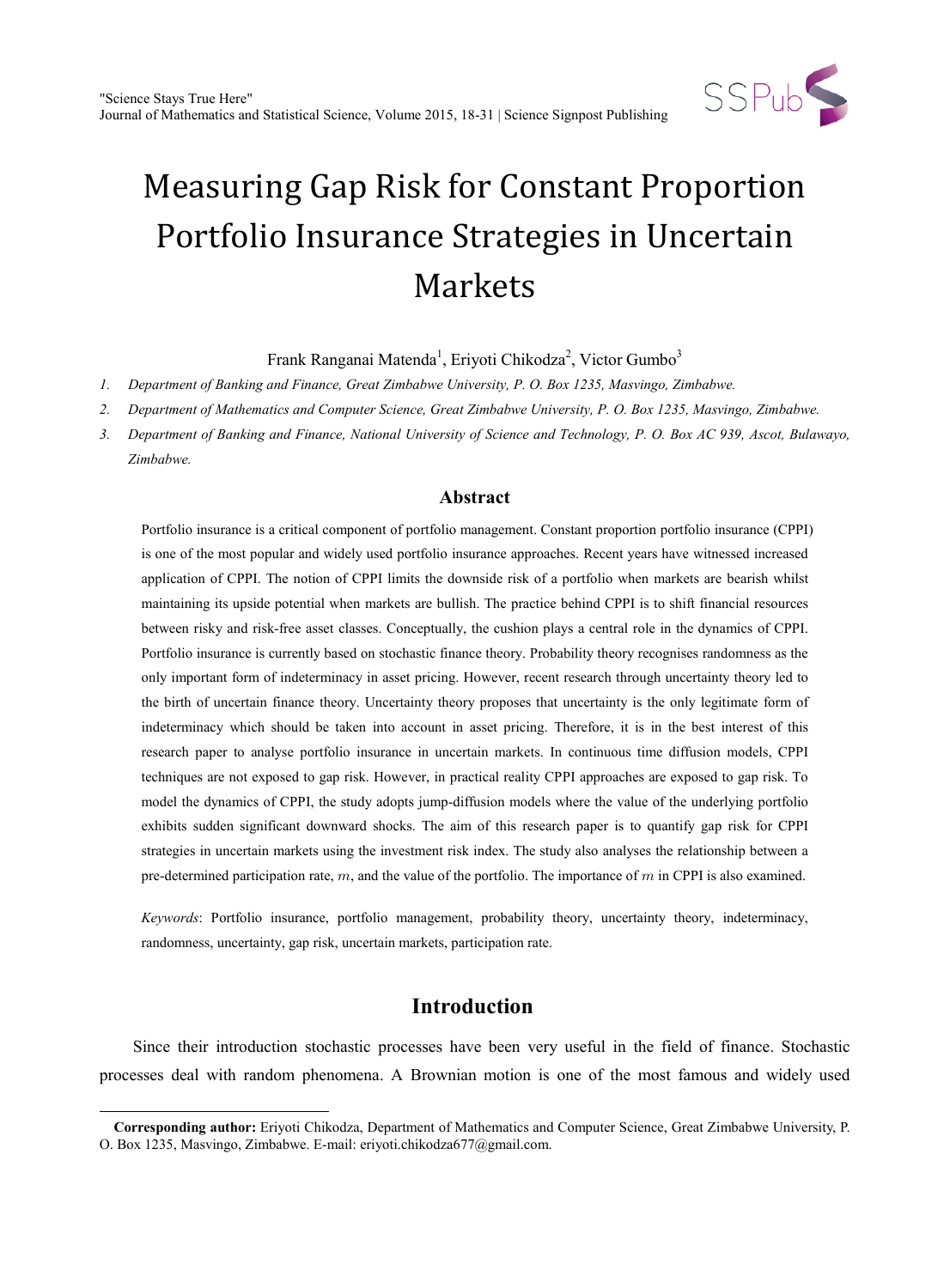stochastic processes. Robert Brown studied the concept of a Brownian motion in 1827 and Einstein refined it in 1905. The notion of a Brownian motion was further fine-tuned by Norbert Wiener in 1923. A by-product of Wiener's work is a mathematical theory known as a Wiener process. Therefore, a Brownian motion is known as a Wiener process or a Wiener-Einstein process (Taylor and Karlin, 1998). Based on a Wiener process, stochastic calculus was pioneered by Ito in 1944. Stochastic calculus is a branch of pure mathematics that deals with the differentiation and integration of stochastic processes.

Bachelier, through some research work in the Paris stock market, was the first person to introduce a Brownian motion in finance in 1900. Bachelier assumed that stock prices follow a Brownian motion. This assumption proved to be unrealistic as a Brownian motion can predict non-positive stock prices. Against a background of Bachelier's work, Samuelson (1965) proposes that stock prices follow a geometric Brownian motion. However, Samuelson (1965) fails to take into account the time value of money, among other things. Black and Scholes (1973) also assume that stock prices follow a geometric Brownian motion and propose a famous and widely used Black-Scholes stock model. The Black-Scholes stock model is widely used in asset pricing and portfolio management. Merton (1973) supports the concept that stock prices follow a geometric Brownian motion as well.

Portfolio insurance refers to investment strategies which promise that the portfolio value at any time upto maturity will not fall below the lower bound (Cont and Tankov, 2007). Currently, portfolio insurance is based on stochastic finance theory. Probability theory occupies a central role in stochastic finance theory. The study of probability was pioneered by Pascal and Fermat (1654) and the foundation of probability theory was suggested by Kolmogorov (1933). Financial decisions are made under the conditions of indeterminacy. Peng (2013) defines indeterminacy as any phenomenon whose outcomes cannot precisely be determined in advance. In other words, indeterminacy can be defined as a condition or state of events' outcomes being unpredictable in advance.

It is documented that probability theory recognises randomness as the only form of indeterminacy which is critical in asset pricing. Randomness refers to any phenomenon which can be quantified by a probability measure (Liu, 2012). In other terms, randomness is a characteristic of anything which can be described by probability. Probability theory is used when the sample size is large enough (Liu, 2012). This indicates that probability theory is employed when the frequency is known and when the probabilitydistribution is available. Frequency is a factual element, it does not change with the change in knowledge and preferences. Probability theory is an axiomatic branch of pure mathematics which deals with random phenomena.

However, recent research has resulted in the emergence of uncertain finance theory which is founded on uncertainty theory. Uncertain finance theory is gaining more popularity with each passing day. The theory of uncertainty was first studied by Liu (2007) and further improved by Liu (2010). Uncertainty theory recognises uncertainty as the only legitimate form of indeterminacywhich is important as far as the pricing of assets is concerned (Liu, 2012). Any phenomenon which can be quantified by an uncertain measure is called uncertainty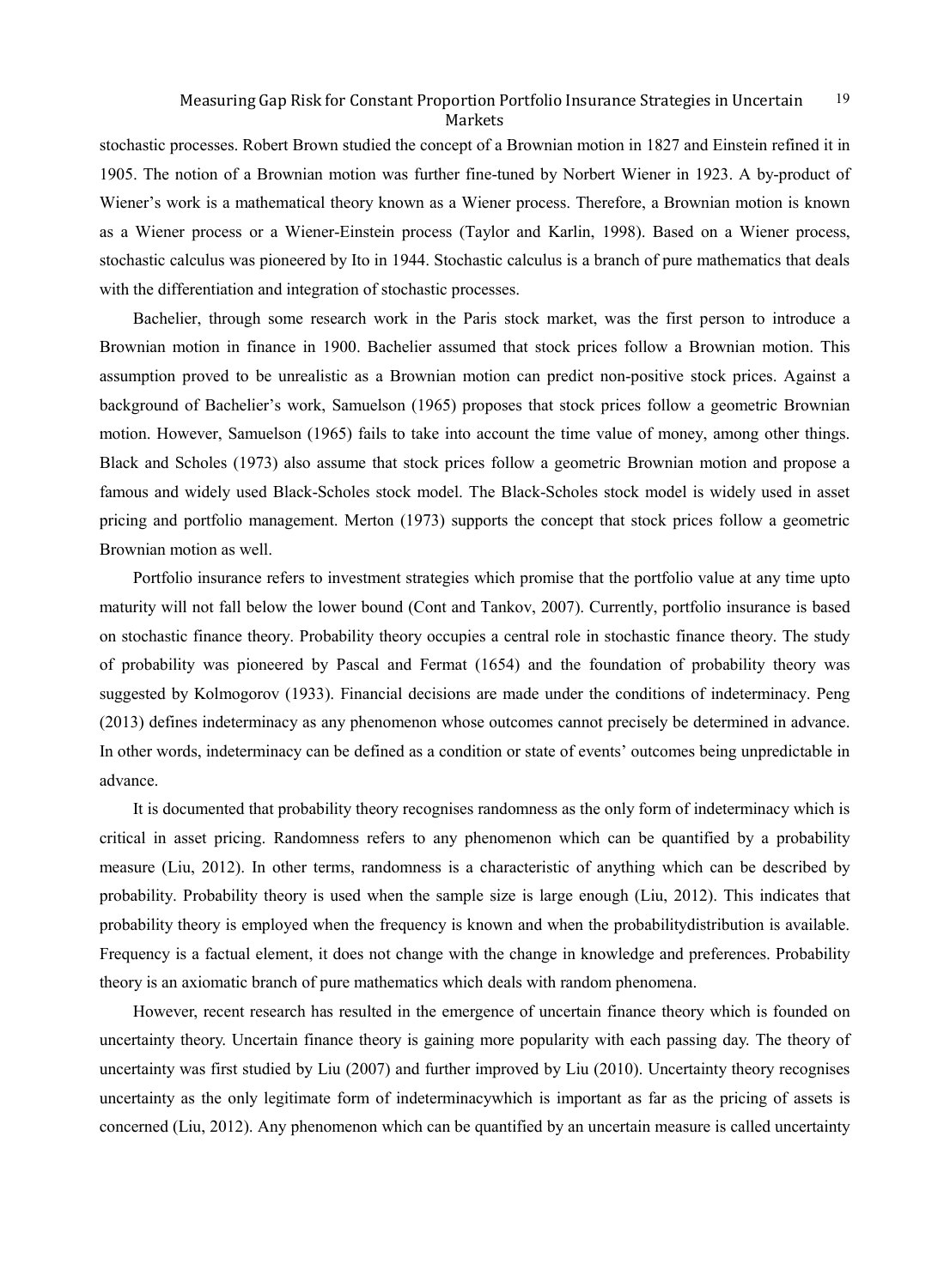(Liu, 2012). Uncertainty is an attribute of anything which can be described by belief degrees.

Personal belief degrees play a central role in the modelling of uncertainty. A personal belief degree refers to the strength with which participants believe that a certain event will occur. An uncertain measure shows a personal belief degree of an uncertain event that may occur (Liu, 2012). Personal belief degrees change as knowledge and preferences change. Uncertainty influences the behaviour of market participants. Therefore, uncertainty creates frictions in financial markets. Conceptually, uncertainty theory is used when the sample size is too small (or even no sample). Uncertainty theory is adopted when the frequency is not known and when the uncertainty distribution is not available.

Uncertainty theory is an axiomatic branch of pure mathematics for modelling human uncertainty. Liu (2008) proposes a notion of uncertain process which models the dynamics of uncertain phenomena that vary with time. An uncertain process is defined as a sequence of uncertain variables which vary with time (Liu, 2012). A canonical process and a renewal process are two important types of uncertain processes.

A renewal process is an uncertain process in which events, in uncertain times, occur continuously and independently of each another (Liu, 2012). In addition, a canonical process is defined as a stationary independent increment uncertain process whose increments are known as normal uncertain variables which follow a normal uncertainty distribution (Liu, 2012). Uncertain calculus was pioneered by Liu (2009). A canonical process is a foundation of uncertain calculus. The aim of uncertain calculus is to deal with differentiation and integration of uncertain processes. For more information, the reader is referred to, among other sources, Liu (2008, 2009, 2012, 2013), Wang and Peng (2014), You (2009), Gao (2009), and Liu and Ha (2010).

One of the prominent examples of portfolio insurance techniques is the CPPI. The notion of CPPI was first made known by Perold (1986) for fixed income instruments and Black and Jones (1987) for equity instruments.

## **CPPI dynamics**

Dynamic asset allocation (DAA) techniques refer to portfolio management approaches that focus on shifting portfolios between risky and risk-free asset classes in response to investor demands and market developments (Trippi and Harriff, 1991). The shifting of portfolios in DAA techniques is done throughout the investment period. Portfolio insurance is one area of DAA techniques which is rising in popularity.

The CPPI techniques are widely commended for their principal protection feature, simplicity and flexibility. Adopting CPPI strategies allows an investor to limit the portfolio downside risk whilst maintaining the portfolio upside potential. Market participants who buy CPPI participate in the future returns of an investment through the shifting of financial resources between asset classes (Schied, 2014). When markets are rising an investor takes high risk by shifting the portfolio towards a risky asset. Onthe other hand, when markets are falling the market participant reduces the exposure in a risky asset by placing more financial resources into a risk-free asset. A high risky asset yields high returns as compared to a risk-free asset.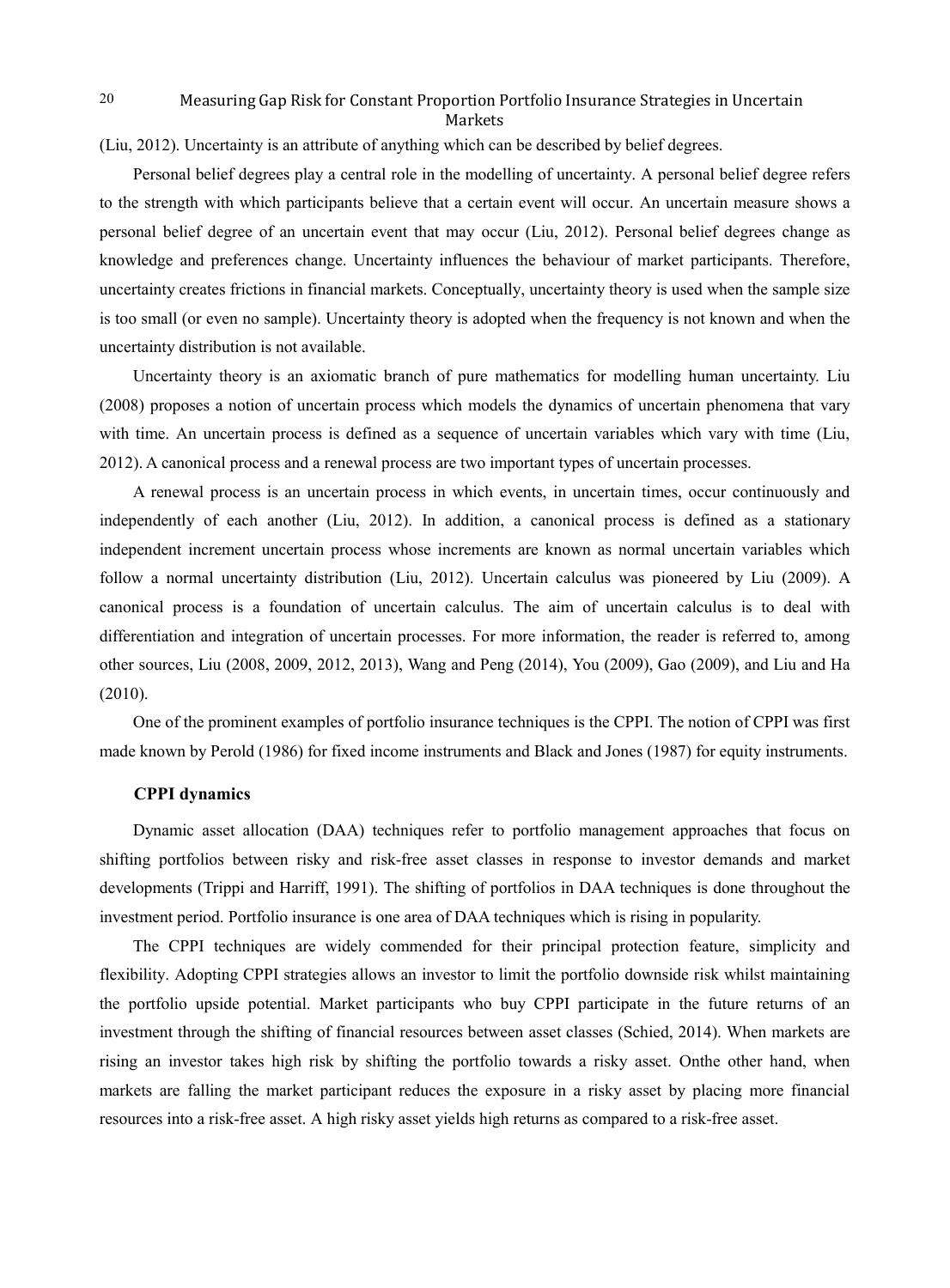The aim of CPPI strategies is to guarantee the initial principal amount,  $F$ , at the end of the investment tenure,  $T$ . Generally, CPPI strategies are based on the cushion,  $U_t$ . The cushion is defined as the difference between the portfolio value,  $V_t$ , and the portfolio floor,  $P_t$ , that is,  $U_t = -P_t$ . Portfolio floor is a carefully calculated value at which the portfolio value is not permitted to fall below. In order to guarantee the initial principal investment at time *T* , a proportion of the portfolio is placed in a risky asset and the remainder is invested in a risky-free security. In this case, a market consists of two basic assets: a risky asset (stock) and a risk-free security (zero-coupon bond). The amount to be invested in a risky asset,  $Y_t$ , is determined by multiplying the participation rate,  $m$ , by the cushion, that is,  $Y_t = mU_t$ . A participation rate is the leverage ratio which indicates the amount of leverage the investor is prepared to take. The study assumes that  $m \ge 1$ because of the principal protection characteristic of the CPPI approaches. In addition, the study assumes that m is constant throughout the investment period [0, *T*]. After deducting  $Y_t$  from  $V_t$ , the remainder,  $A_i = V_i - Y_i$ , is then placed in a risk-free asset. The following conditions hold,

(i). if  $V_t > P_t$ , a carefully determined amount of money is invested in a risky asset and the remainder is placed in a risk-free asset.

(ii). if  $P_t \geq V_t$ , all financial resources are placed in a risk-free asset to protect the initial principal investment.

(iii). at  $t = 0$ ,  $V_0 > P_0$ .

To deal with the dynamics of the CPPI strategies, the study assumes that the underlying asset prices follow a classical Liu stock model with constant interest rate  $r$  and constant volatility  $\sigma$ . The price process of the underlying asset,  $S_t$ , at time t evolves according to a geometric canonical Liu process driven uncertain differential equation

$$
dS_t = S_t[\mu dt + \sigma dC_t],\tag{1.1}
$$

where  $\mu$  and  $\sigma$  are constants, and  $C_t$  is a canonical Liu process.

On the other hand, the price process of a zero-coupon bond,  $B_t$ , at time t is described by

$$
dB_t = B_t r dt, \tag{1.2}
$$

where  $r$  is the risk-free interest rate.

From the dynamics of the CPPI strategy, the cushion satisfies the uncertain differential equation given by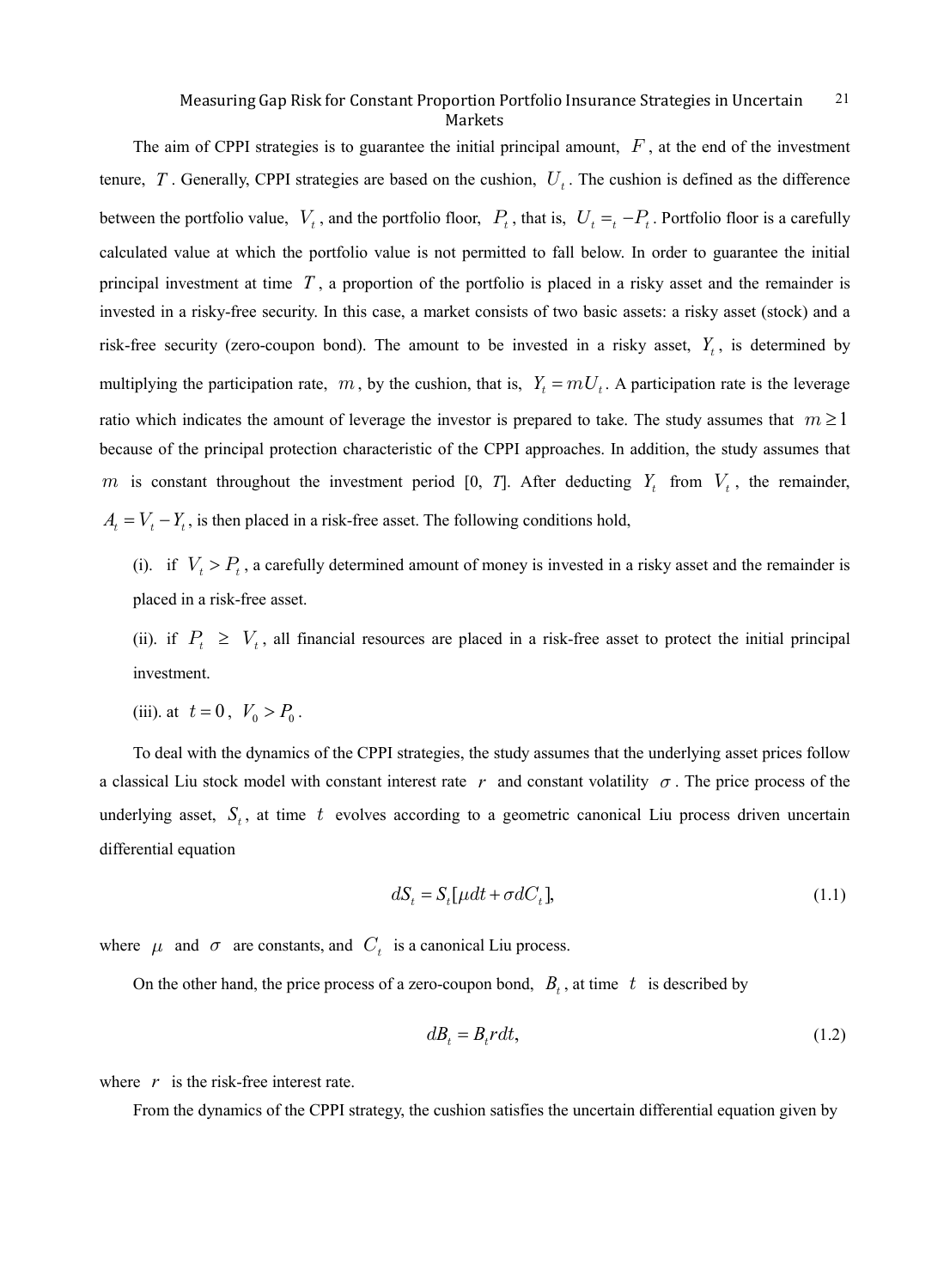$$
\frac{dU_t}{U_t} = (m(\mu - r) + r)dt + m\sigma dC_t,
$$
\n(1.3)

whose explicit solution is

$$
U(t) = U(o)e^{(m(\mu - r) + r)t + m\sigma C_t}.
$$
\n(1.4)

The conclusion that is derived from the dynamics of the cushion is that in the classical Liu stock model with continuous trading, the initial principal investment is always guaranteed. In the classical Liu stock model with continuous trading, CPPI strategies are not exposed to gap risk. Gap risk is the possibility that the portfolio value may fall below the lower bound during the tenure of the investment. When markets are falling the cushion assumes a minimum value of zero. As the cushion falls the amountto be invested in a risky asset also falls and vice versa. Shifting of financial resources between the asset classes provides an initial capital guarantee at time *T* .

The value of the insured portfolio is described by

$$
V_t = P_t + (V_0 - P_t e^{-rt}) e^{(m(\mu - r) + r)t + m\sigma C_t}.
$$
\n(1.5)

Equation (1.5) also shows that, in continuous time, CPPI strategies always protect the initial principal investments. That is, assuming that stock price processes follow a classical Liu stock model, CPPI approaches are not exposed to gap risk. This isfeasible because a geometric canonical Liu process is a continuous path process. In this case, the investor pay-off at time  $T$  is given by

$$
max{VT, BT} \equiv BT + max{UT, 0}
$$
\n(1.6)

The expected value of the insured portfolio is independent of  $\sigma$  and is given by

$$
E[V_t] = P_t + (V_0 - P_t e^{-rt})e^{(m(\mu - r) + r)t}.
$$
\n(1.7)

A conclusion that is derived from formula (1.7) is that, if  $\mu > r$ , the expected return of the CPPI insured portfolio can be increased continuously, without any additional risk, by taking higher participation rates (Cont and Tankov, 2007 and Neftci, 2008).

The CPPI strategies guarantee the initial principal amount at the end of the investment period. In continuous time diffusion models such as a classical Liu stock model, CPPI approaches are not exposed to gap risk. That is, stock prices are not exposed to sudden, significant downward jumps.

However, in practice stock prices exhibit jumps and the belief degree of gap risk for CPPI techniques is non-zero. As a result, gap risk for CPPI approaches needs to be quantified. This study seeks to quantify gap risk, using the investment risk index, for CPPI strategies in uncertain markets when stock prices are described by

22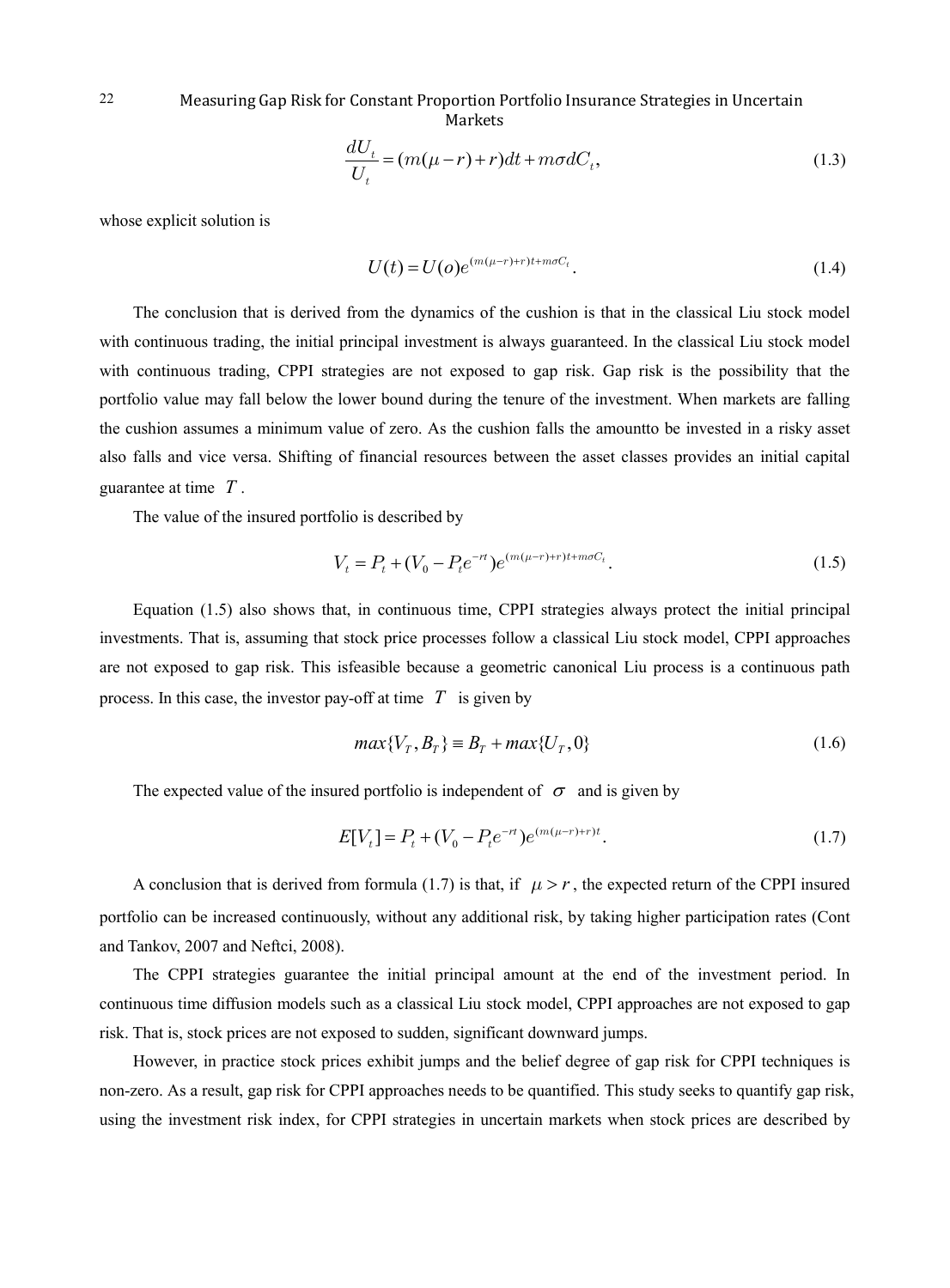jump-diffusion models. Jump-diffusion models give precise asset price processes. This research paper analyses the relationship between a participation rate and the value of the underlying insured portfolio. The significance of a participation rate in CPPI approaches is also examined. One main contribution of this research paper is the provision of a method for quantifying gap risk for CPPI strategies in uncertain markets.

The rest of the research paper is organised as follows: In section 2 the Preliminaries and Problem Formulation are examined; the Investment Risk Index is analysed in section 3 and the Conclusion is given in section 4.

# **Preliminaries and Problem Formulation**

Preliminaries and problem formulation are presented in this section. This study adopts uncertain risk analysis which is a tool used in uncertainty theory to quantify risk. To strengthen the relationship between uncertain risk analysis and uncertainty theory, Liu (2012) defines risk as the "accidental loss" plus "uncertain measure of such loss". Definitions of terms are considered first of all.

**Definition 2.1** (Liu, 2007) Suppose  $\Gamma$  is a non-empty set and  $\mathcal{L}$  is a  $\sigma$ -algebra over  $\Gamma$ . Every element  $\Lambda$  in  $\mathcal L$  is an event. An uncertain measure is defined as a set function  $\mathcal M: \ \mathcal L \to [0,1]$  which satisfies the following four axioms:

- **Axiom 1:** (Normality Axiom)  $\mathcal{M}{\{\Gamma\}} = 1$ ;
- **Axiom 2:** (Monotonicity Axiom)  $\mathcal{M}\{\Lambda_1\} \leq \mathcal{M}\{\Lambda_2\}$  if  $\Lambda_1 \subset \Lambda_2$ ;
- **Axiom 3:** (Duality Axiom)  ${\mathcal{M}} {\{\Lambda\}} + {\mathcal{M}} {\{\Lambda^c\}} = 1$  for any  $\Lambda \in \mathcal{L}$ ;
- **Axiom 4:** (Sub-additivity Axiom) For every countable sequence of events  $\{\Lambda_1, \Lambda_2, ...\}$ ,

$$
\mathcal{M}\{\cup_i \Lambda_i\} \leq \sum_i \mathcal{M}\{\Lambda_i\}.
$$

**Definition 2.2** (Liu, 2007) An uncertain variable is defined as a measurable function  $\xi$  from an uncertainty space  $(\Gamma, \mathcal{L}, \mathcal{M})$  to the set of real numbers such that for any Borel set *B*,  $\{\xi \in B\}$  is an event.

**Definition 2.3** (Liu, 2013) Suppose *T* is an index set and  $(\Gamma, \mathcal{L}, \mathcal{M})$  is an uncertainty space. An uncertain process is defined as a measurable function  $X_t(\gamma)$  from  $T \times (\Gamma, \mathcal{L}, \mathcal{M})$  to the set of real numbers such that at any time t, for any Borel set  $B$ ,  $\{X_t \in B\}$  is an event.

**Definition 2.4** (Liu, 2009) An uncertain process  $C_t$  is a canonical Liu process if

- $C_0 = 0$  and almost all sample paths are Lipschitz continuous,
- $C_t$  has stationary and independent increments,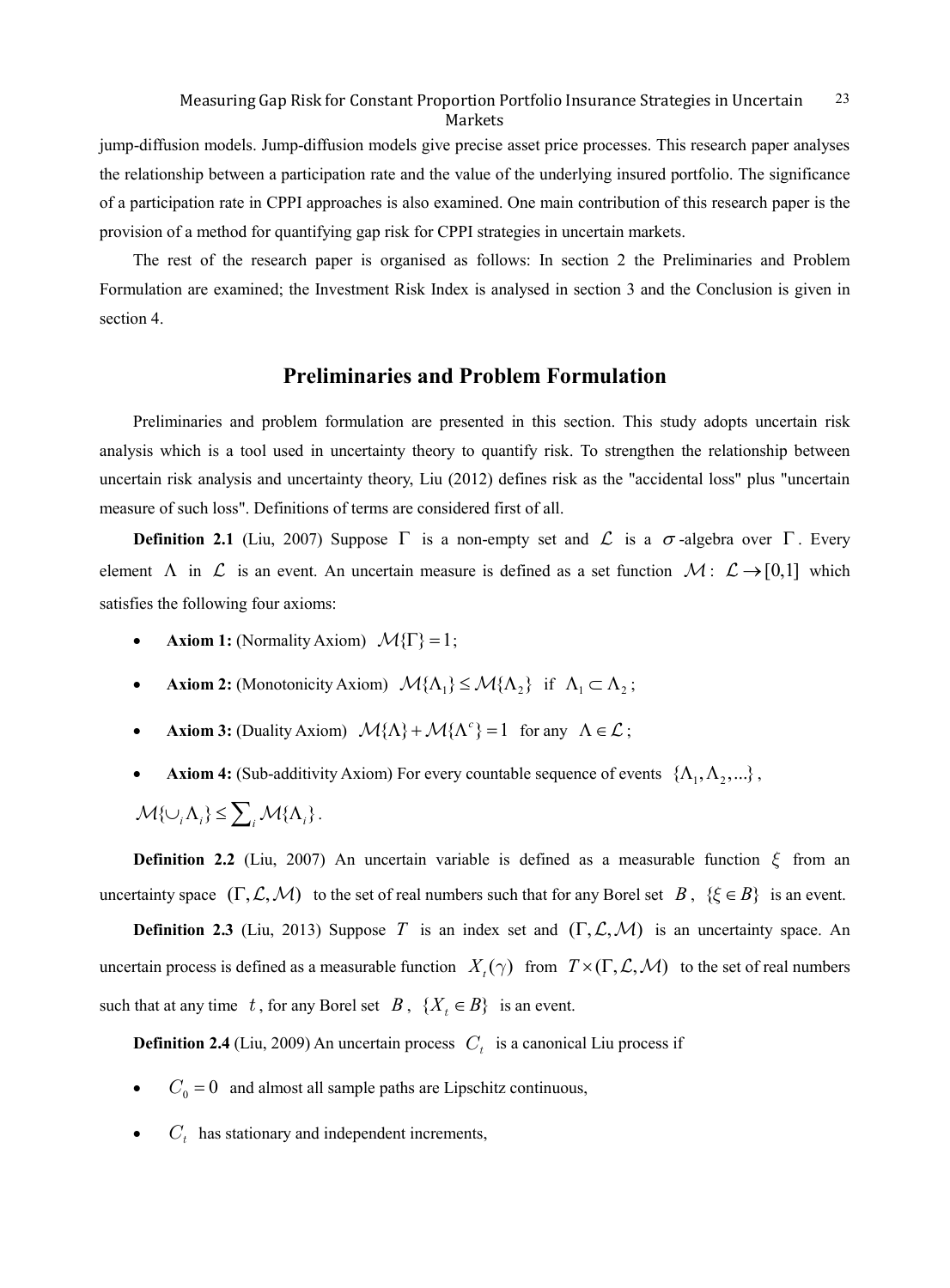• every increment  $C_{s+t} - C_s$  is a normal uncertain variable with expected value 0 and variance  $t^2$ , whose uncertainty distribution is given by

$$
\Phi(x) = (1 + exp(\frac{-\pi x}{\sqrt{3t}}))^{-1}, x \in \mathfrak{R}.
$$
\n(2.1)

**Definition 2.5** (Liu, 2008) Suppose  $\xi_1, \xi_2, ...$  are independent and identically distributed positive uncertain inter-arrival times. By definition,  $S_0 = 0$  and  $S_n = \xi_1 + \xi_2 + ... + \xi_n$  for  $n \ge 1$ . Then the uncertain process

$$
N(t) = \max_{n \ge 0} \{ n \mid S_n \le t \}
$$
 (2.2)

is called an uncertain renewal process.

**Definition 2.6** Filtration,  $\{\mathcal{F}_t\}_{t>0}$ , models the evolution of information or knowledge as time moves on (Haugh, 2010). As a result, filtration on  $((\Gamma, \mathcal{L}, \mathcal{M})$  is an index set,  $\{\mathcal{F}_t\}_{t\geq 0}$ , of sub- $\sigma$ -algebra of  $\mathcal F$ .

**Definition 2.7** (Liu, 2012) Suppose  $V_t$  to be an uncertain process and consider  $P_t$  to be a given level. Then the uncertain variable

$$
\tau_{P_t} = \inf \{ t \ge 0 \mid V_t = P_t \} \tag{2.3}
$$

is the first hitting time that  $V_t$  touches the level  $P_t$ .

From a mathematical point of view, the study considers an uncertainty space  $(\Gamma, \mathcal{L}, \mathcal{M})$  and filtration,  ${ {\{\mathcal{F}_t\}}_{t\geq0}}$ , generated by a one dimensional canonical process,  ${C_t\}}_{t\geq0}$ , specified in the model.

The study considers a market which consists of two basic assets: a risky asset (stock) and a zero-coupon bond (risky-free security). To present a computational framework of gap risk measures for CPPI strategies in uncertain markets, this research paper considers that the underlying asset price follows a Yu (2013) stock model.

The price process of a risky underlying asset,  $S_t$ , at time t follows an uncertain differential equation with jumps given below

$$
dS_t = S_t[\mu dt + \sigma dC_t + \lambda dN_t],\tag{2.4}
$$

where  $\mu$  is the stock drift,  $\sigma$  is the stock diffusion and  $\lambda$  is the stock renewal coefficient,  $C_t$  is a canonical process and  $N_t$  is a renewal process. A renewal process models jumps in uncertain processes.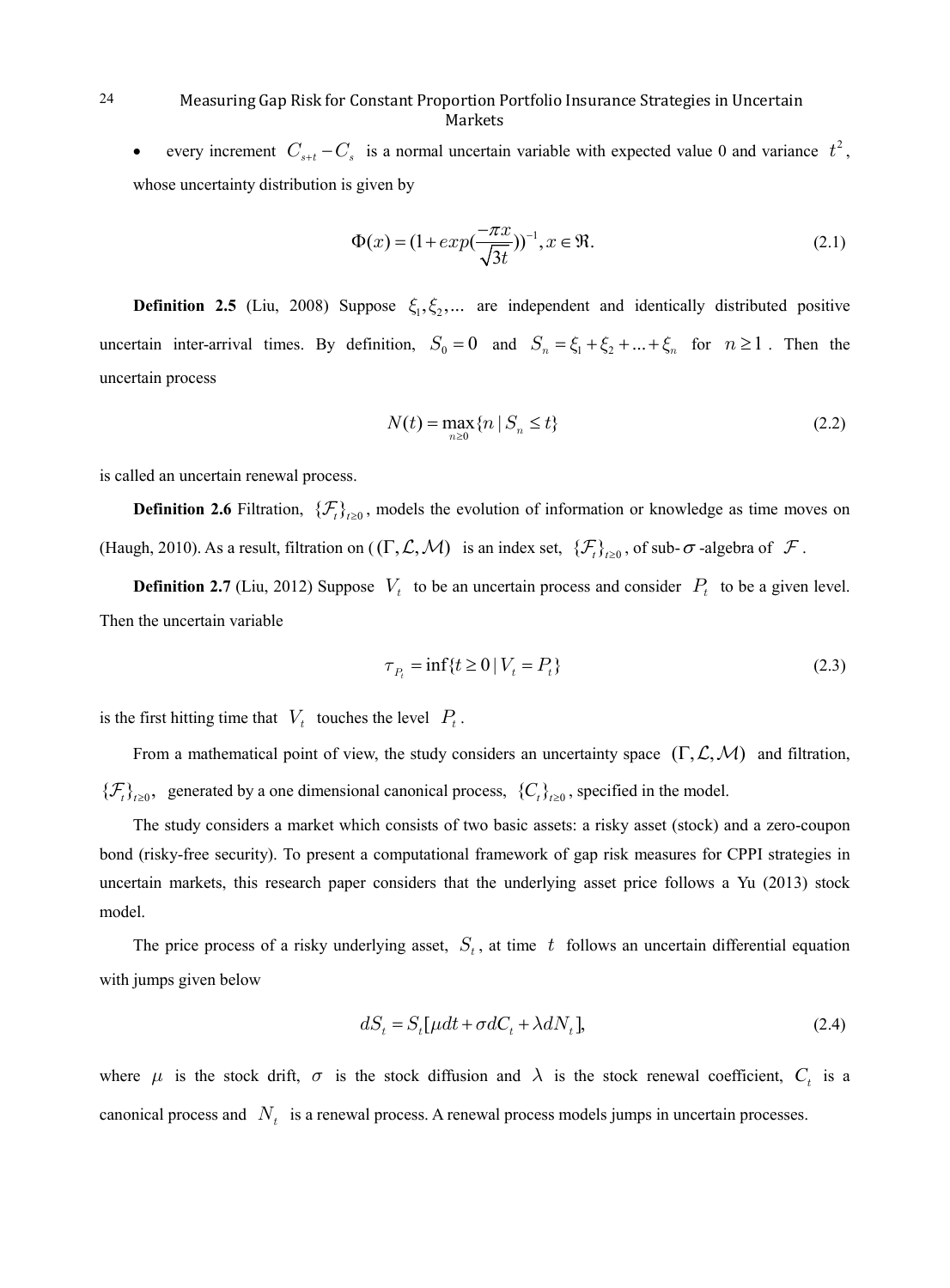Explicitly, the value of  $S_t$  at time t is given by

$$
S_t = S_0 exp(\int_0^t \mu ds + \int_0^t \sigma dC_s) \prod_{i=1}^{N_t} (1 + \lambda), \qquad (2.5)
$$

$$
S_t = S_0 (1 + \lambda)^{N_t} e^{\mu t + \sigma C_t}.
$$
\n(2.6)

The price process of a zero-coupon bond,  $B_t$ , at time t evolves according to the equation

$$
dB_t = B_t r dt, \tag{2.7}
$$

where *r* is the risk-free interest rate. The research paper assumes that  $\mu > r$ .

The CPPI strategies are self-financing. As a result, until  $V_t$  reaches  $P_t$  at time  $\tau$  the portfolio value is described by

$$
dV_t = (U_t + P_t - mU_t) \frac{dB_t}{B_t} + mU_t \frac{dS_t}{S_t},
$$
\n(2.8)

which can be simplified to

$$
\frac{dU_t}{U_t} = \frac{dB_t}{B_t} - m\frac{dB_t}{B_t} + m\frac{dS_t}{S_t},
$$
\n(2.9)

$$
\frac{dU_t}{U_t} = (1 - m)\frac{dB_t}{B_t} + m\frac{dS_t}{S_t}.
$$
\n(2.10)

Suppose  $dG_t$  is an uncertain process which describes a relative change in the cushion, and is given by

$$
dG_t = (1 - m)\frac{dB_t}{B_t} + m\frac{dS_t}{S_t},
$$
\n(2.11)

equation (2.10) becomes

$$
\frac{dU_t}{U_t} = dG_t.
$$
\n(2.12)

The study borrows the concept of a discounted cushion,  $U_t^* = \frac{U_t}{B_t}$ , from Cont and Tankov (2007). To analyse gap risk for CPPI approaches, the pay-off at  $t = 0$  is determined by discounting  $B<sub>T</sub>$  and  $U<sub>T</sub>$  by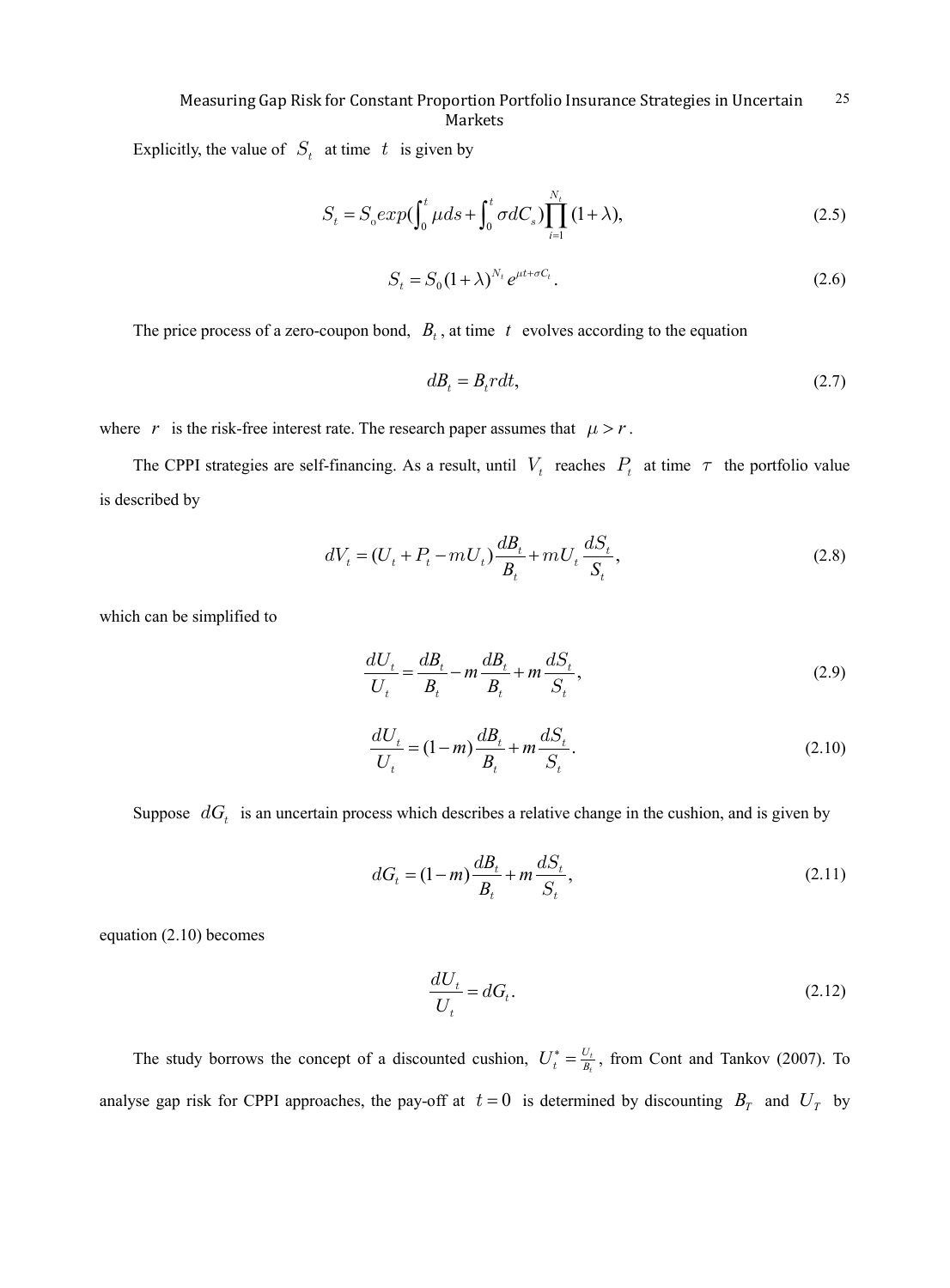$B_T$ . The pay-offat  $t = 0$  is therefore described by

$$
1 + \max\{\frac{U_T}{B_T}, 0\} = 1 + \max\{U_T^*, 0\}
$$
\n(2.13)

Hence, by introducing the discounted cushion  $U_t^* = \frac{U_t}{B_t}$ , equation (2.12) becomes

$$
U_t^* = U_0^* e^{G_t}.
$$
\n(2.14)

After time  $\tau$ , all financial resources are invested in a zero-coupon bond. This indicates that, after time  $\tau$ the discounted cushion remains unchanged. Therefore, the discounted CPPI insured portfolio value is given by

$$
\frac{V_t}{B_t} = 1 + (\frac{V_0}{B_0} - 1)e^{G_{t \wedge \tau}}
$$
\n(2.15)

The exponential term can take negative numbers. As a result, the initial principal investment, *F* , is no longer guaranteed at time *T* .

A CPPI strategy exhibits a loss when  $P_t \ge V_t$  for  $t \in [0, T]$ . Alternatively, a CPPI technique incurs a loss when  $U_t \le 0$  or equivalently,  $U_t^* \le 0$ . The price process of a zero-coupon bond is considered to be continuous. As aresult,  $\{\tau \leq T\}$ ,  $\{U_T \leq 0\}$  and  $\{U_T^* \leq 0\}$  indicate the same thing. The above three events show that gap risk for CPPI strategies is encountered during the investment tenure  $[0, T]$ .

The main aim of this study is to analytically quantify gap risk for CPPI strategies in uncertain markets using the investment risk index. Investors' problem is to analyse the relationship between the participation rate and the value of the insured portfolio. The investors want to examine the significance of the participation rate in CPPI approaches. Portfolio value volatility depends on  $m$ . Therefore, in practice,  $m$  should be gazetted in relation to several gap risk measures over a certain time period.

# **Gap Risk Analysis**

This paper analyses one gap risk metric which is the investment risk index.

#### **Stock Price Shocks and Gap Risk**

It is widely understood and documented that in practice CPPI techniques are exposed to gap risk which emanates from sudden, significant downside jumps in portfolio value (Cont and Tankov, 2007). Stock prices are not continuous because of uncertainties such as time constraints, liquidity challenges and wars (Yu, 2013). In this research paper, the gap risk for CPPI techniques is considered to originate from sudden downward jumps in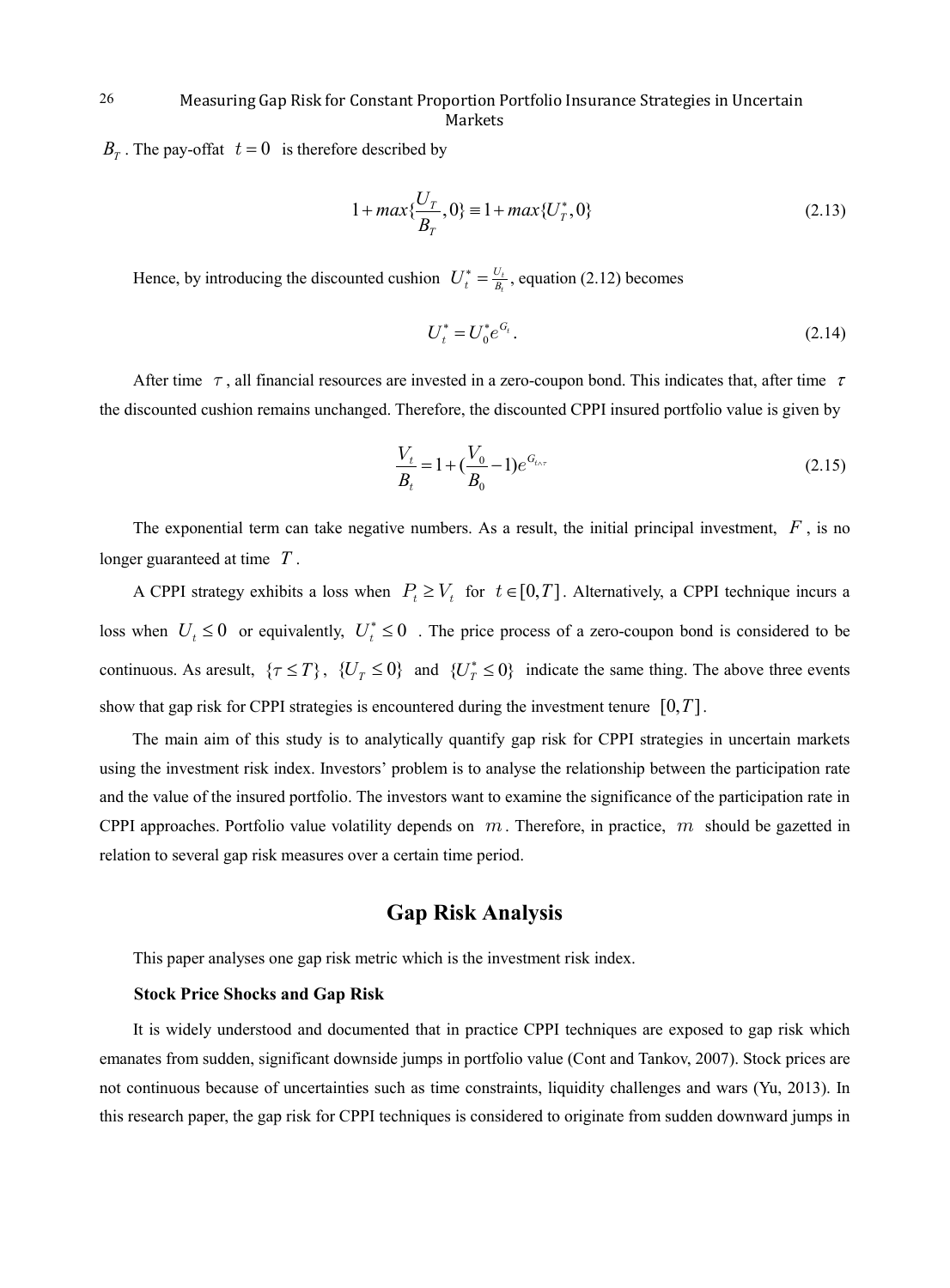stock prices.

In the real world, limits on short sales and borrowing negatively affect the participation rate. A participation rate also depends on the risk tolerance of the investor. As a result, it is practically impossible to continuously increase the portfolio expected return by taking higher participation rates without additional risk.

In the presence of jumps in stock price, the cushion satisfies the uncertain differential equation described by

$$
dU_t = (m(\mu - r) + r)U_t dt + m\sigma U_t dC_t + m\lambda U_t dN_t,
$$
\n(3.1)

whose explicit solution is given by

$$
U_{t} = U_{0} exp(\int_{0}^{t} (m(\mu - r) + r) ds + \int_{0}^{t} m\sigma dC_{s} \prod_{i=1}^{N_{t}} (1 + m\lambda), \qquad (3.2)
$$

$$
U_t = U_0 (1 + m\lambda)^{N_t} e^{(m(\mu - r) + r)t + m\sigma C_t}.
$$
\n(3.3)

Equation (3.1) shows that as the cushion,  $U_t$ , takes very small values at time t, the first and second terms on the right side of the equation would be non-negative. On the other hand, as  $U_t$  approaches zero at time  $t$ , a sudden downward underlying asset price jump causes the third term on the right side of equation (3.1) to take negative values. The dynamics of the cushion indicates that  $dU_t$  can take negative values. Hence, the initial principal investment is not always protected.

Since  $U_t = V_t - P_t$ , in the presence of jumps in stock prices, the portfolio value evolves according to the following equation

$$
V_t = P_t + (V_0 - P_0 e^{-rt})(1 + m\lambda)^{N_0} e^{(m(\mu - r) + r)t + m\sigma C_t}.
$$
\n(3.4)

As a result, the expected CPPI insured portfolio value is given by

$$
E[V_t] = P_t + (V_0 - P_t e^{-rt})(1 + m\lambda)^{N_t} e^{(m(\mu - r) + r)t}.
$$
\n(3.5)

With reference to equation (3.5), it is practically impossible to indefinitely increase the CPPI insured portfolio return through taking higher participation rates without increasing the underlying risk. A participation rate which is greater than one,  $m > 1$  magnifies jumps in the underlying risky asset price. The higher the participation rate in a bullish market, the higher the rate at which portfolio value increases. On the other hand, the higher the participation rate in a bearish market, the higher the rate at which portfolio value approaches the lower bound. This indicates that the CPPI insured portfolio value is positively correlated with the participation rate.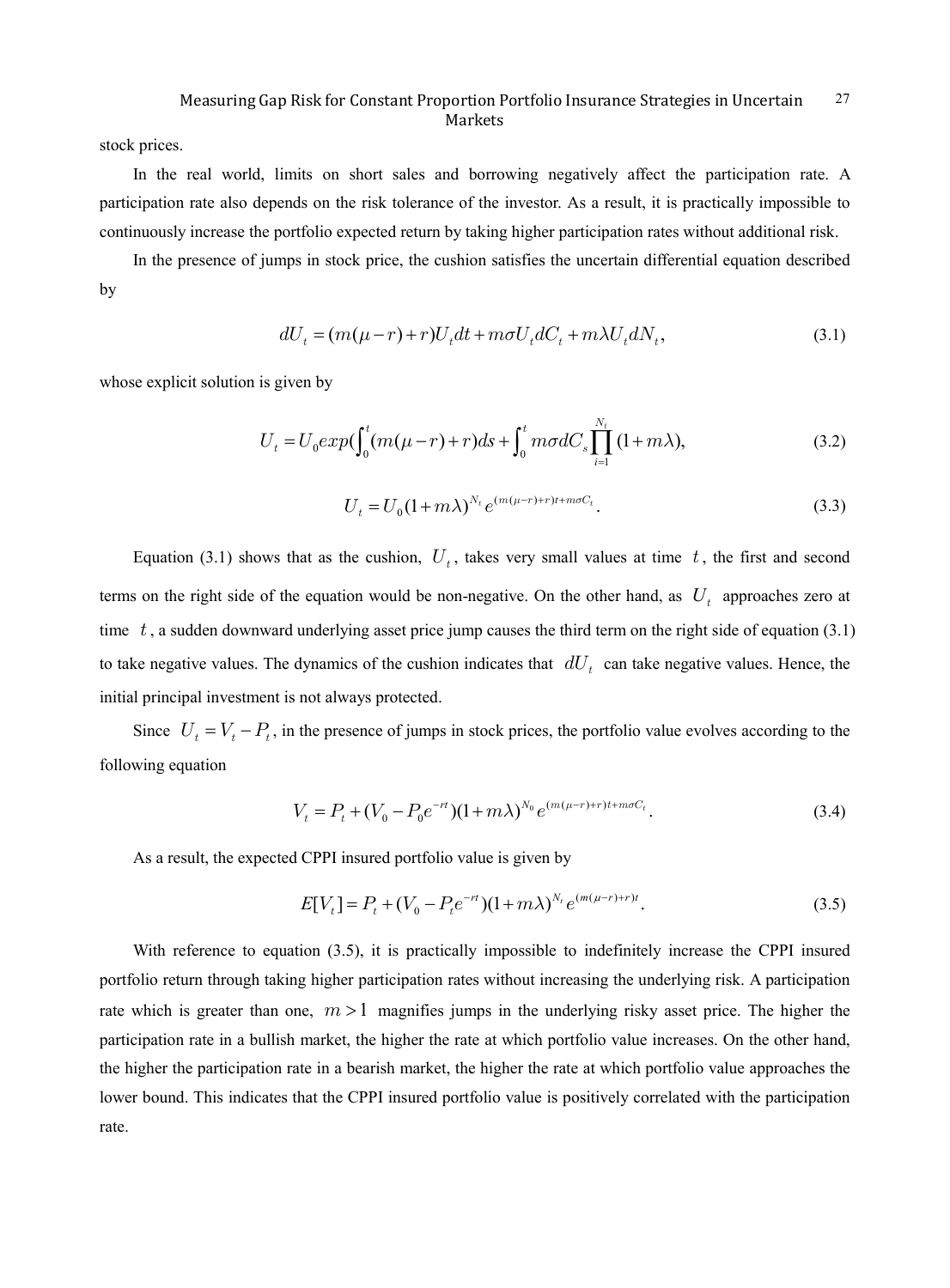## **Loss Function**

28

A CPPI strategy is a system with factors  $V_t$  and  $P_t$ . Some specified loss in a CPPI technique depends on  $V_t$  and  $P_t$ . Generally, the CPPI insured portfolio exhibits a loss if  $P_t \ge V_t$ . The study uses a loss function to represent such a loss. A loss function is the foundation of several gap risk measures.

**Definition 4.1** (Liu, 2012) If a system has factors  $\xi_1, \xi_2, ..., \xi_n$ , a function f is called a loss function if some stated loss occurs if and only if

$$
f(\xi_1, \xi_2, ..., \xi_n) > 0. \tag{3.6}
$$

Consequently, a loss in a CPPI approach occurs if and only if

$$
f(V_t, P_t) \ge 0. \tag{3.7}
$$

Therefore, a CPPI strategy's loss function is described by

$$
f(V_t, P_t) = -(V_0 - P_t e^{-rt})(1 + m\lambda)^{N_t} e^{(m(\mu - r) + r)t + m\sigma C_t} \ge 0.
$$
\n(3.8)

### **Investment Risk Index**

The investment risk index is important when a portfolio value is not allowed to fall below a certain benchmark during the tenure of the investment.

**Definition 4.2** (Liu, 2012) Suppose an investor has a number of investments,  $n$ , with returns that are uncertain variables  $\xi_1, \xi_2, ..., \xi_n$ . If a loss is described by  $\xi_1 + \xi_2 + ... + \xi_n < c$ , where c is a pre-specified benchmark, then the investment risk index is given by

$$
Risk = \mathcal{M}\{\xi_1 + \xi_2 + \dots + \xi_n < c\}.\tag{3.9}
$$

From the definition above, the investment risk index for the CPPI techniques is given by

$$
Risk = \mathcal{M}\{V_t \le P_t\} \tag{3.10}
$$

The portfolio value falls down below the floor if the underlying risky security price falls down by more than  $\frac{1}{m}$  during the investment period.

**Proposition.** Suppose  $dG(t)$  can be rewritten as

$$
dG_t = dG_t^c + dG_t^n, \qquad (3.11)
$$

where  $dG_t^c$  refers to a continuous process and  $dG_t^n$  indicates a renewal process with a jump measure  $\lambda$ .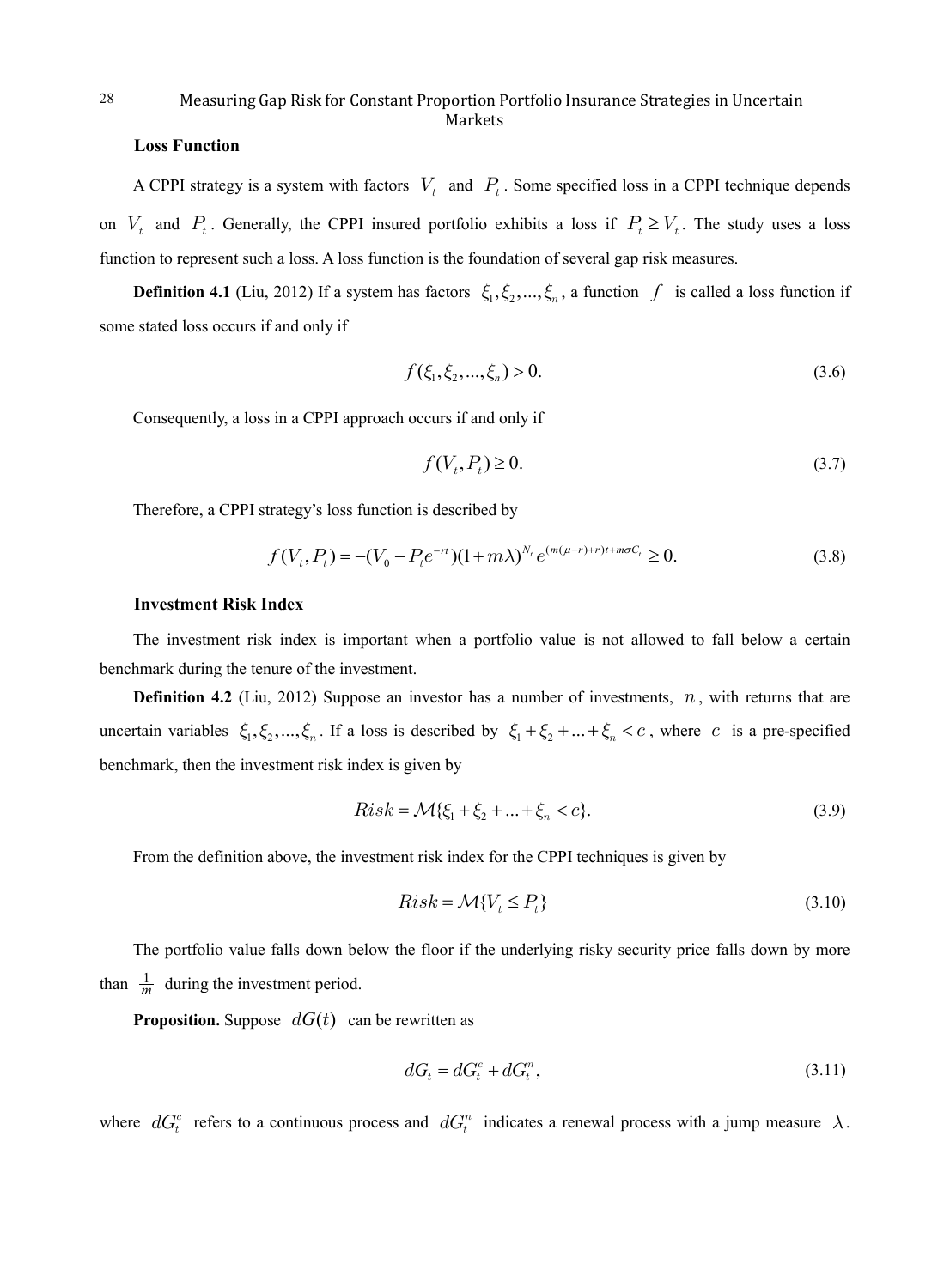Uncertain renewal process inter-arrival times are independently and identically distributed (i.i.d.). The sequence of inter-arrival times of an uncertain renewal process are exponentially distributed. Therefore, the investment risk index is given by

$$
\mathcal{M}[\exists t \in [0, T] : V_t \le P_t] = 1 - e^{(-T \int_{-\frac{1}{m}}^{\infty} \lambda(dx))}.
$$
\n(3.12)

**Proof.** An uncertain renewal process,  $\{N_t, t \ge 0\}$ , with a jump measure,  $\lambda$ , has an exponential inter-occurrence distribution. The exponential distribution models the time until the occurrence of a particular thing. As a result,

$$
\mathcal{M}\lbrace V_t \leq P_t \rbrace = 1 - e^{-\lambda x}.
$$
\n(3.13)

The number of jumps of a renewal process with a jump measure  $\lambda$ , over a time period  $(c, b]$ , whose sizes fall in  $(-\infty, -\frac{1}{m}]$  is an uncertain random variable with intensity  $(b - c)\lambda((-\infty, -\frac{1}{m}])$ .

## **Corollary.**

Alternatively,

$$
\mathcal{M}\lbrace V_t > P_t \rbrace = e^{-\lambda x}.\tag{3.14}
$$

That is, whenever the CPPI insured portfolio stays above the floor, the investment risk index is given by

$$
\mathcal{M}[\exists t \in [0, T] : V_t > P_t] = e^{(-T \int_{-\frac{1}{m}}^{\infty} \lambda(dx))}.
$$
\n(3.15)

**Remark.** The investment risk index equals zero if the stock price process or its driving process is continuous.

# **Conclusion**

Currently, portfolio insurance is based on stochastic finance theory but the emergence of uncertainty theory has shifted some attention towards uncertain finance theory. This research paper analyses portfolio insurance in uncertain markets. The general understanding is that CPPI techniques are not exposed to gap risk. However, in reality, it is not correct to say that CPPI approaches are gap risk free. Gap risk of CPPI strategies emanates from sudden, significant downward jumps in the underlying risky asset prices. As a result, gap risk for CPPI strategies needs to be quantified, priced and hedged. The study proposes the investment risk index as one of the risk metrics for quantifying gap risk. As an extension of this peace of work, various risk measures such as expected loss, value-at-risk and tail value-at-risk are going to be examined in the forthcoming work.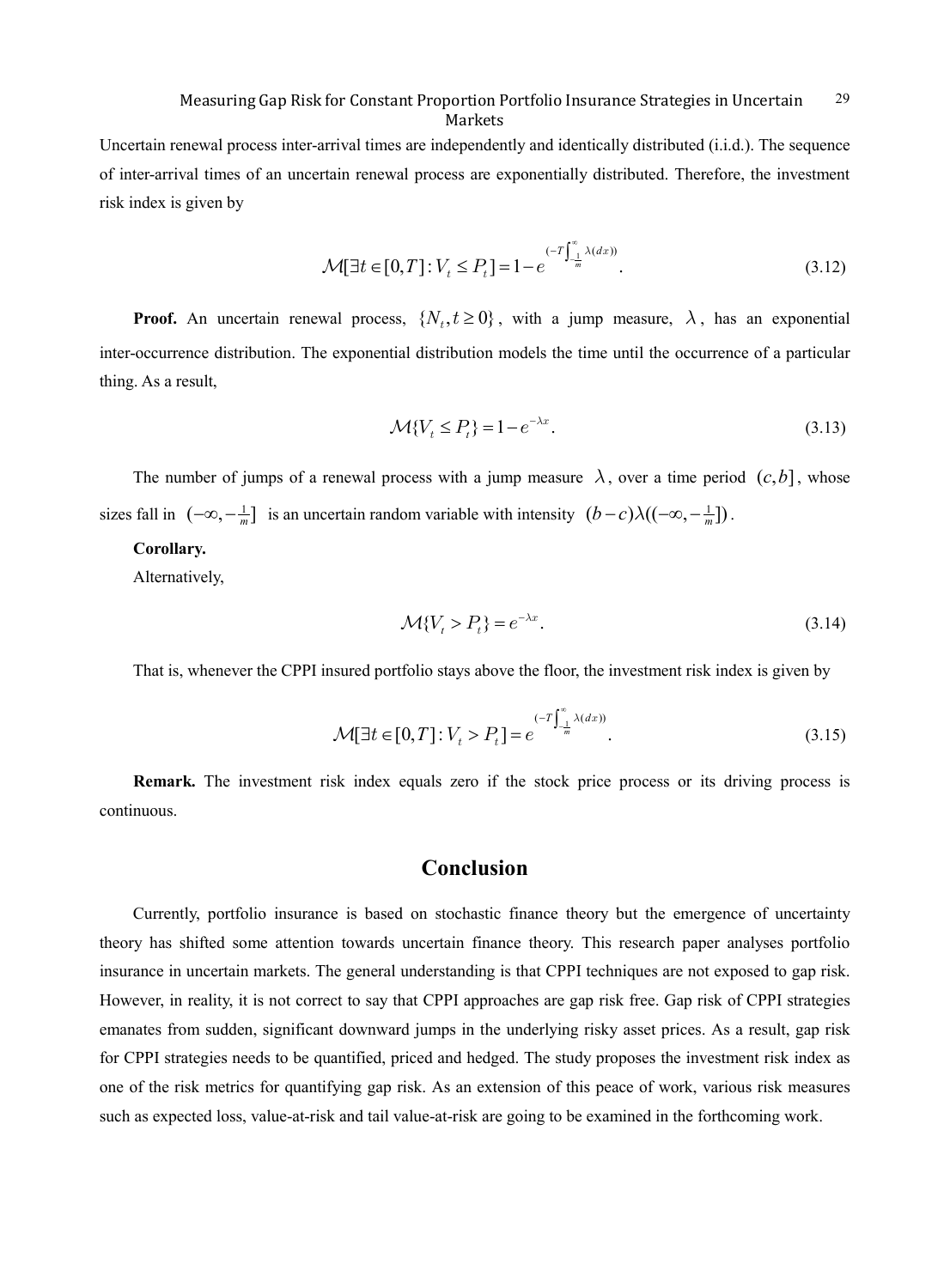# **References**

- [1]. Black, F., and Jones, R. C.: Simplifying portfolio insurance, The Journal of Portfolio Management, vol. 14, no. 1, pp. 48-51 (1987).
- [2]. Black, F., and Scholes, M.: The pricing of options and corporate liabilities, Journal of Political Economy, vol. 81, pp. 637-654 (1973).
- [3]. Cont, R., and Tankov, P.: Constant Proportion Portfolio Insurance in the Presence of Jumps in Asset Prices, Columbia University Center of Financial Engineering, Financial Engineering Report No. 2007-10 (2007). [Online] Available at: http://ssrn.com/abstract=1021084
- [4]. Gao, X.: Some properties of continuous measure, International Journal of Uncertainty, Fuzziness and Knowledge-Based Systems, vol. 17, no. 3, pp. 419-426 (2009).
- [5]. Haugh, M.: Introduction to Stochastic Calculus, Lecture Notes in Financial Engineering: Continuous-Time Models (2010).
- [6]. Liu, B.: Uncertainty Theory (Second Edition), Springer-Verlag, Berlin (2007).
- [7]. Liu, B.: Fuzzy Process, Hybrid Process and Uncertain Process, Journal of Uncertain Systems, vol. 2, no. 1, pp. 3-16 (2008) [Online] Available at: www.jus.org.uk
- [8]. Liu, B.: Some research problems in uncertainty theory, Journal of Uncertain Systems, vol. 3, no. 1, pp. 3-10 (2009).
- [9]. Liu, B.: Uncertainty Theory: A Branch of Mathematics for Modelling Human Uncertainty, Springer-Verlag, Berlin (2010).
- [10]. Liu, B.: Uncertain risk analysis and uncertain reliability analysis, Journal of Uncertain Systems, vol. 4, no. 3, pp. 163-170 (2010).
- [11]. Liu, B.: Uncertain Theory (Fourth Edition), Uncertainty Theory Laboratory (2012). [Online] Available at: http://orsc.edu.en/liu/ut.pdf
- [12]. Liu, B.: Why is There a Need for Uncertainty Theory?, Journal of Uncertain Systems, vol. 6, no. 1, pp. 3-10 (2012). [Online] Available at: www.jus.org.uk
- [13]. Liu, B.: Toward uncertain finance theory, Journal of Uncertainty Analysis and Applications, vol. 1, no. 1 (2013). [Online] Available at: http://www.juaa-journal.com/content/1/1/1
- [14]. Liu, Y., and Ha, M.: Expected value of function of uncertain variables, Journal of Uncertain Systems, vol. 4, no. 3, pp. 181-186 (2010).
- [15]. Merton, R.: Theory of rational option pricing, Bell Journal of Economics and Management Science, vol. 4, no. 1, pp. 141-183 (1973).
- [16]. Neftci, S. N.: Principles of Financial Engineering (Second Edition), Elsevier Inc, London (2008).
- [17]. Peng, J.: Risk metrics of loss function for uncertain system, Fuzzy Optimization and Decision Making, vol. 12, no. 1, pp. 53-64 (2013).
- [18]. Perold, A. F.: Constant proportion portfolio insurance, Harvard Business School, (1986).
- [19]. Samuelson, P.: Proof that properly anticipated prices fluctuate randomly, Industrial Management Review, vol. 6,